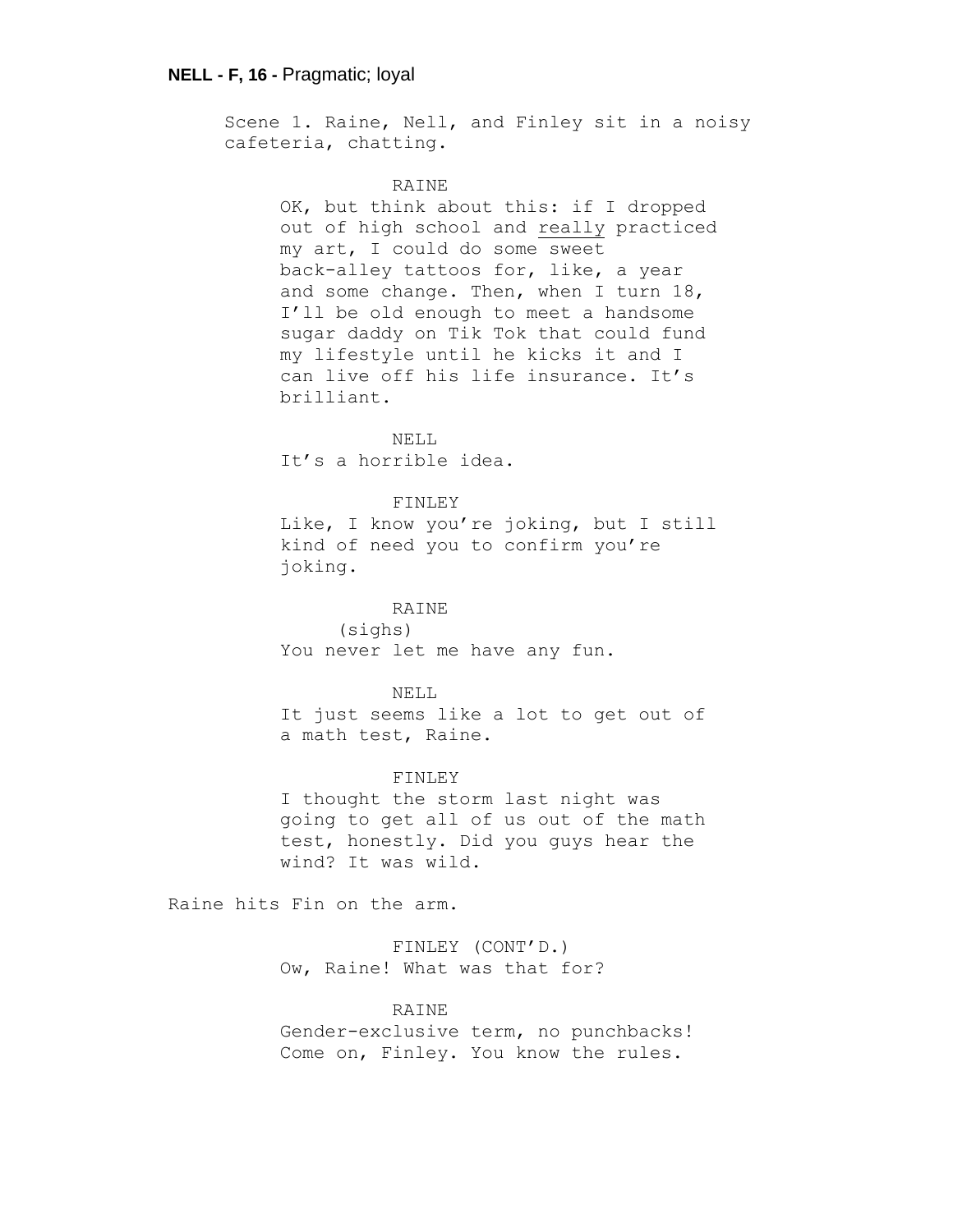FINLEY Sorry. Stupid habit. Did you... friends...hear the storm last night? NELL We'll work on it. But yes. The wind hit 60 miles-per-hour. That's why you heard it. It was zooming past all the houses, cars, and fences so quickly that it caused them to vibrate really fast. Resulting in weird, high-pitched noises. RAINE Huh. I never knew that. (beat) Don't you dare make the my-name-is-Raine-and-Nell-knows-more-about-weather comment, Finley Cosgrave. I'm getting real tired of the dad jokes. NELL She's getting way too predictable. FINLEY Hey! Am not. NELL I like predictable. That's one of the things I love about weird weather. It's predictable until it's not. But even when it's not predictable, it's explainable. Most of the time.

### RAINE

Well, I think I have an explanation on why Miss Predictable's face is getting red right now. Tyler sighting?

#### FINLEY

Shut up, he's coming over here. 3 o'clock.

#### **RAINE**

You know how to read a clock?

Tyler approaches.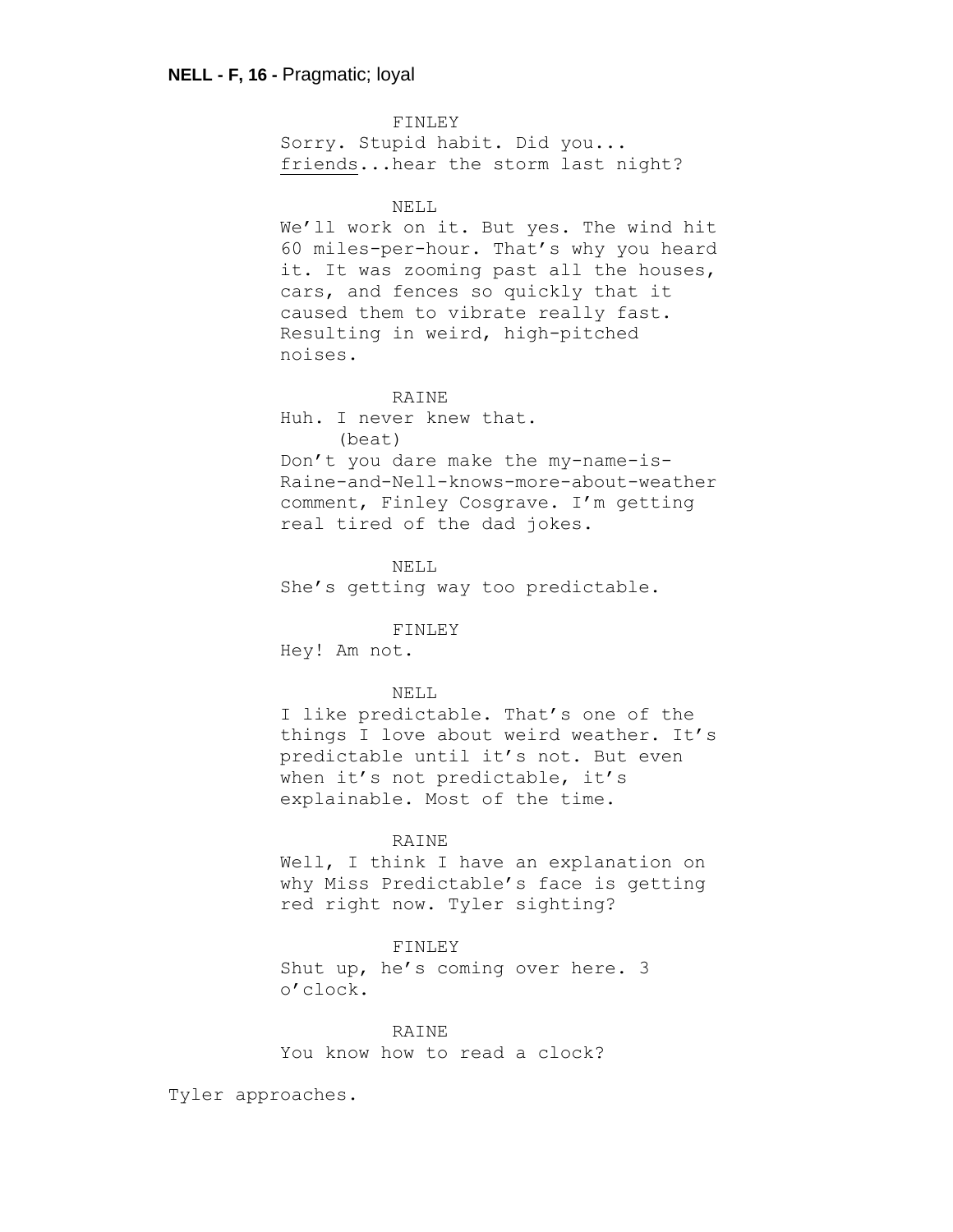TYLER Hey ladies. How's it going?

FINLEY Wood. Uh, I mean. Good. Or well. Whichever is grammatically correct.

# RAINE / NELL (giggle)

# TYLER

(smiling) Awesome. Hey, what are you doing Saturday?

## RAINE

She's free! (whispers) Ow. You're wearing pointy-toed shoes.

#### TYLER

Well, I was hoping all of you might be! I'm trying to get a group together to clean up Ash Grove over on Plover St.

## NELL

The one we went to for that bio field trip?

## TYLER

Yeah, I guess it got pretty beat up with the storm last night, so I thought if we got a big enough group together, we could get the school to bring out a bus for us, and people could use the trip for their service hours.

FINLEY That's, um, really sweet.

### RAINE

Totally. We'll be there.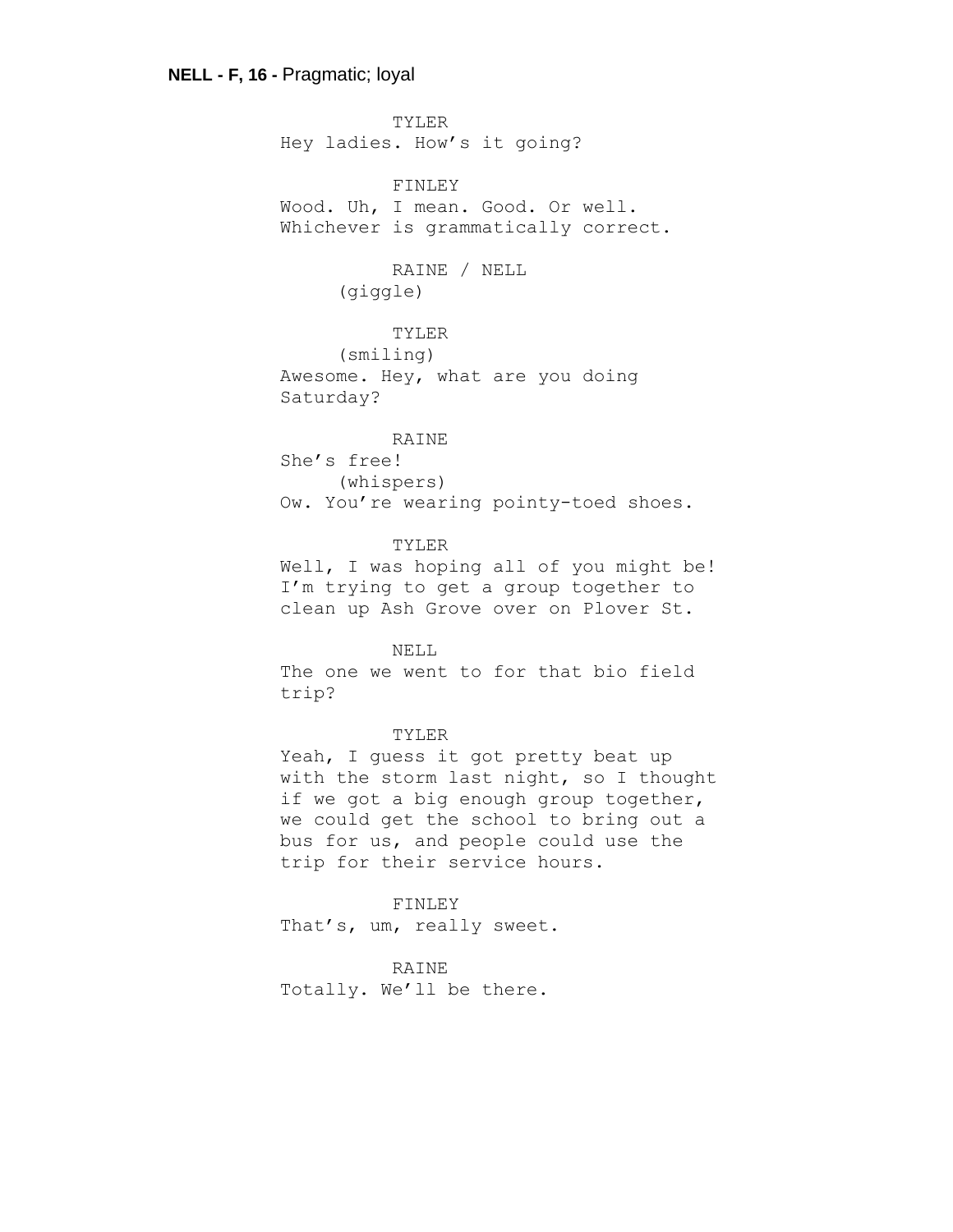Scene 2. Nell and Finley get in the car and start driving to school.

> FINLEY It happened again!

NELL What? When? Like, getting in the car?

## FINLEY

No, when I was brushing my teeth. Can I not maintain normal hygiene anymore?

#### NELL

Hold on, Fin. Let's not assume a causal relationship before we assess the data.

#### FINLEY

You're right. Let's use a scientific approach...for this completely fantastical situation.

NELL

We'll figure this out; don't worry. Let's just start from the beginning.

### FINLEY

Okay, okay. We were in that woodsy area and it started to storm, except only just in that area, I guess? Lightning struck a tree and it started to fall towards Raine. Then, everything froze right before my eyes. Totally stopped. So, I came up with a plan to get Raine out of the way. As soon as I knew what to do, everything started going again. The tree started falling again.

#### NELL

And you pushed her out of the way. I saw that part.

### FINLEY

Oddly fortunate timing for the universe to hit the pause button.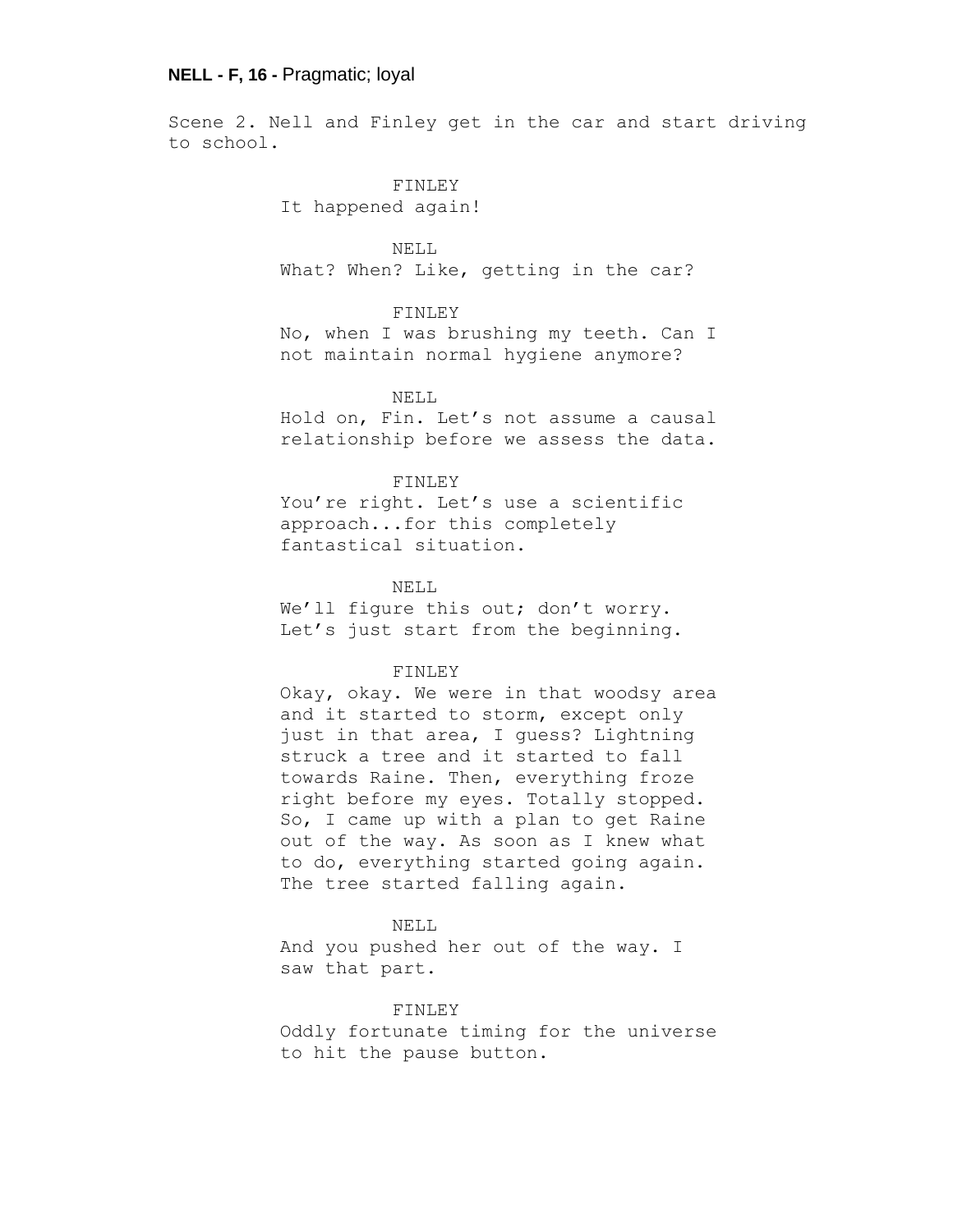NELL I have a feeling the universe didn't have anything to do with it. Seems like you somehow willed it.

#### FINLEY

I wish I could will it a little more intentionally. Since yesterday, this thing happened seven times, and I really have no idea what's causing it.

#### NELL

But it's probably not teeth brushing.

#### FINLEY

Yeah, I'm not thinking a flash storm and dental care have any common denominators.

## NELL

Maybe it happens when you've got something to think about.

(lightbulb)

How do you feel when it's happening? Are you able to smell or hear when everything is frozen? Assuming your body is frozen, I wouldn't think that you could.

## FINLEY

Exactly. The physical world just stops, but my mind just keeps going and going. So, yeah, no smelling, hearing, moving, breathing. Nothing. Just infinite thinking. Plenty of time to spiral into an anxiety vortex.

#### NELL

We just need to figure out the mechanics of this. No need to spiral.

#### FINLEY

You're right; you're right. Speaking of anxiety, I tried a grounding exercise that I think helped me snap out of it. Basically, you list five things you can see, four things you can smell, three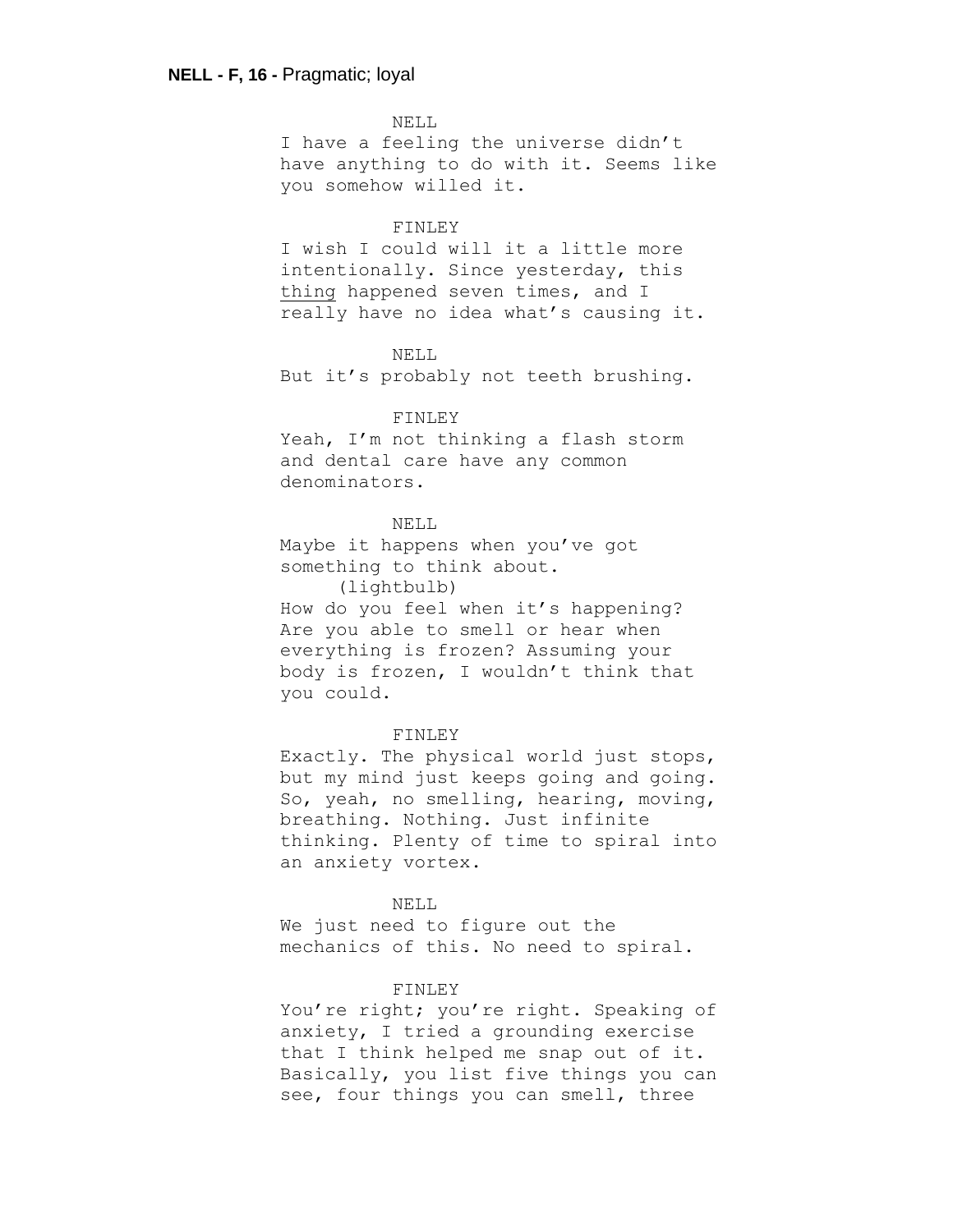things you can hear, and so on until you feel calmer.

NELL And that worked.

## FINLEY

It just forced me to slow down and connect to the present moment.

## NELL

"To slow down." So you were going too fast.

#### FINLEY

No, my thoughts were just racing. I get all anxious when everything freezes, so I needed to calm my thoughts.

### NELL

Finley, this isn't everything freezing. Nothing is freezing.

FINLEY

Uh, trust me: everything freezes.

## NELL

Only from your perspective. Not from anyone else's. I don't get time to think when you experience this freeze.

#### FINLEY

I guess that's true. So what does it mean?

### NELL

It means that time isn't freezing; you're just thinking fast.

### FINLEY

So fast that it seems like everything around me freezes?

# NELL

Exactly.